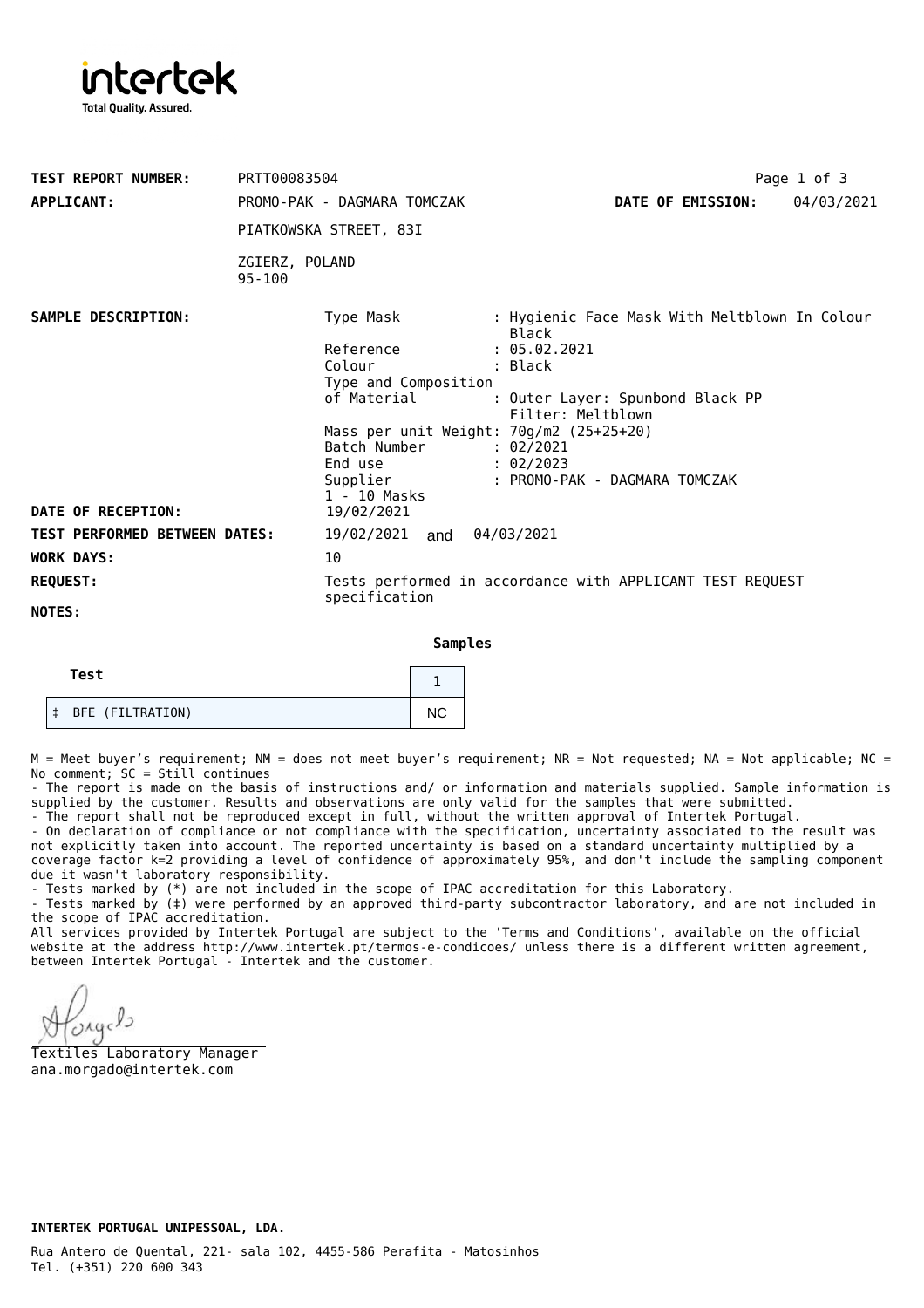

| <b>TEST REPORT NUMBER:</b>                                                                                          | PRTT00083504 |   |  |  |              | Page 2 of 3 |  |  |  |  |
|---------------------------------------------------------------------------------------------------------------------|--------------|---|--|--|--------------|-------------|--|--|--|--|
| Test Method                                                                                                         | Results      |   |  |  | Requirements |             |  |  |  |  |
| <b>‡ BFE (FILTRATION)</b>                                                                                           |              |   |  |  |              |             |  |  |  |  |
| EN 14683:2019+AC 2019                                                                                               |              |   |  |  |              |             |  |  |  |  |
|                                                                                                                     | Sample:      | 1 |  |  |              |             |  |  |  |  |
| <b>RESULT</b>                                                                                                       |              |   |  |  |              |             |  |  |  |  |
| 99.2%                                                                                                               |              |   |  |  |              |             |  |  |  |  |
| Test Conditions:                                                                                                    |              |   |  |  |              |             |  |  |  |  |
| Temperature: $21\pm5\degree$ C Humidity: 85 $\pm5\degree$                                                           |              |   |  |  |              |             |  |  |  |  |
| Dimensions of the test specimens: 49cm2 (5 test specimens)                                                          |              |   |  |  |              |             |  |  |  |  |
| Side of the test specimen facing the challenge aerossol: intern                                                     |              |   |  |  |              |             |  |  |  |  |
| Air flow rate: 28.3 l/min.                                                                                          |              |   |  |  |              |             |  |  |  |  |
| MPS 3.1                                                                                                             |              |   |  |  |              |             |  |  |  |  |
| Test specimen 1 (99.3%), Test specimen 2 (99.5%), Test specimen 3 (99.2%), Test specimen 4 (98.8%), Test specimen 5 |              |   |  |  |              |             |  |  |  |  |
| $(99.0\%)$ .                                                                                                        |              |   |  |  |              |             |  |  |  |  |

The expanded uncertainty at a confidence level of 95%, k=2: 1.8%